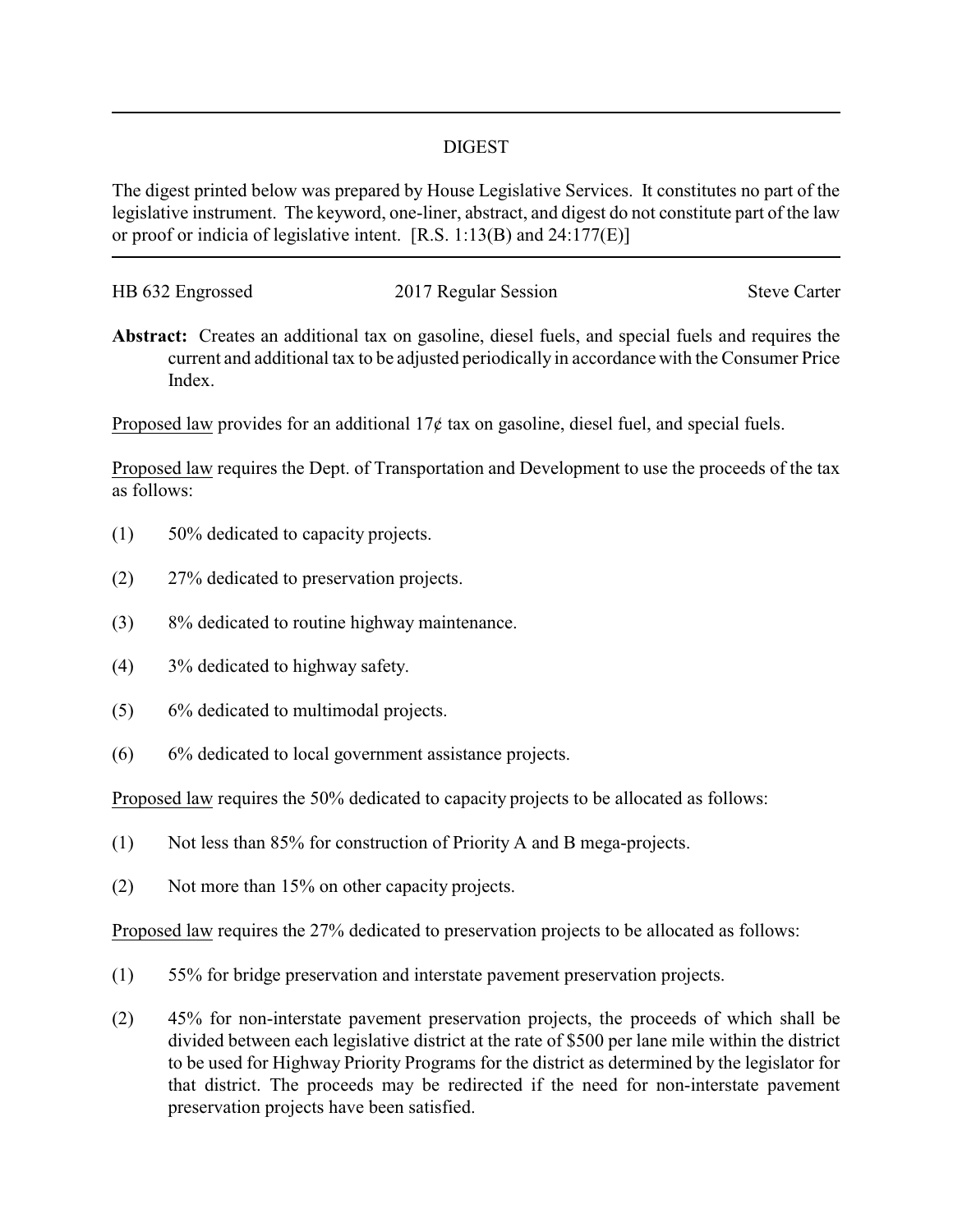Proposed law prohibits any recipient from using the avails of the tax levied in proposed law for the payment of employee wages and related benefits or employee retirement benefits.

Proposed law requires the Dept. of Transportation and Development annually provide the legislature and public a list of projects to be constructed within the Highway Priority Program in the ensuing fiscal year in an order of priority that is determined after projects are analyzed and prioritized in accordance with present law and requires the department prepare a report that outlines the progress of projects funded by the avails generated by proposed law.

Proposed law requires the taxes levied in present law and the additional taxes levied in proposed law to be adjusted every four years by the average change in the previous four years in the Consumer Price Index for All Urban Consumers (CPI-U).

Proposed law prohibits the total increase authorized as a result of the index from being more than 3% per adjustment and prohibits the taxes levied pursuant to proposed law from being less than the total amount of taxes levied in present law and proposed law.

Proposed law prohibits any recipient from using the avails collected as a result of the index for funding the payment of employee wages and related benefits or employee retirement benefits.

Proposed law requires the additional avails collected as a result of the index of the tax levied in present law be used in accordance with the provisions of present law.

Effective on Jan. 1, 2018, if an amendment to Art. VII, Sec. 27 of the Constitution of La. proposing to remove the authority of the legislature to appropriate or dedicate monies from the Transportation Trust Fund to state police for traffic control purposes, and to prohibit the avails of any new taxes levied on gasoline, diesel, and special fuels from being used for operation of the Dept. of Transportation and Development including but not limited to the payment of employee wages, retirement, or any other employee related benefit, and to approve the levy of a new tax on gasoline, diesel, and special fuels is adopted at a statewide election and becomes effective, and if the Acts that originated as House Bill Nos. 119 and 598 of this 2017 R.S. of the Legislature are enacted and become effective, and if HCR No. 4 of this 2017 R.S. of the Legislature is adopted by both houses of the Legislature.

(Adds R.S. 47:818.12.1 and 818.12.2)

## Summary of Amendments Adopted by House

The Committee Amendments Proposed byHouse Committee on Ways and Means to the original bill:

- 1. Change the distribution of the proceeds of the tax.
- 2. Remove specific references to the Dept. of Transportation and Development and administrative and operational costs with respect to the prohibition on uses of the